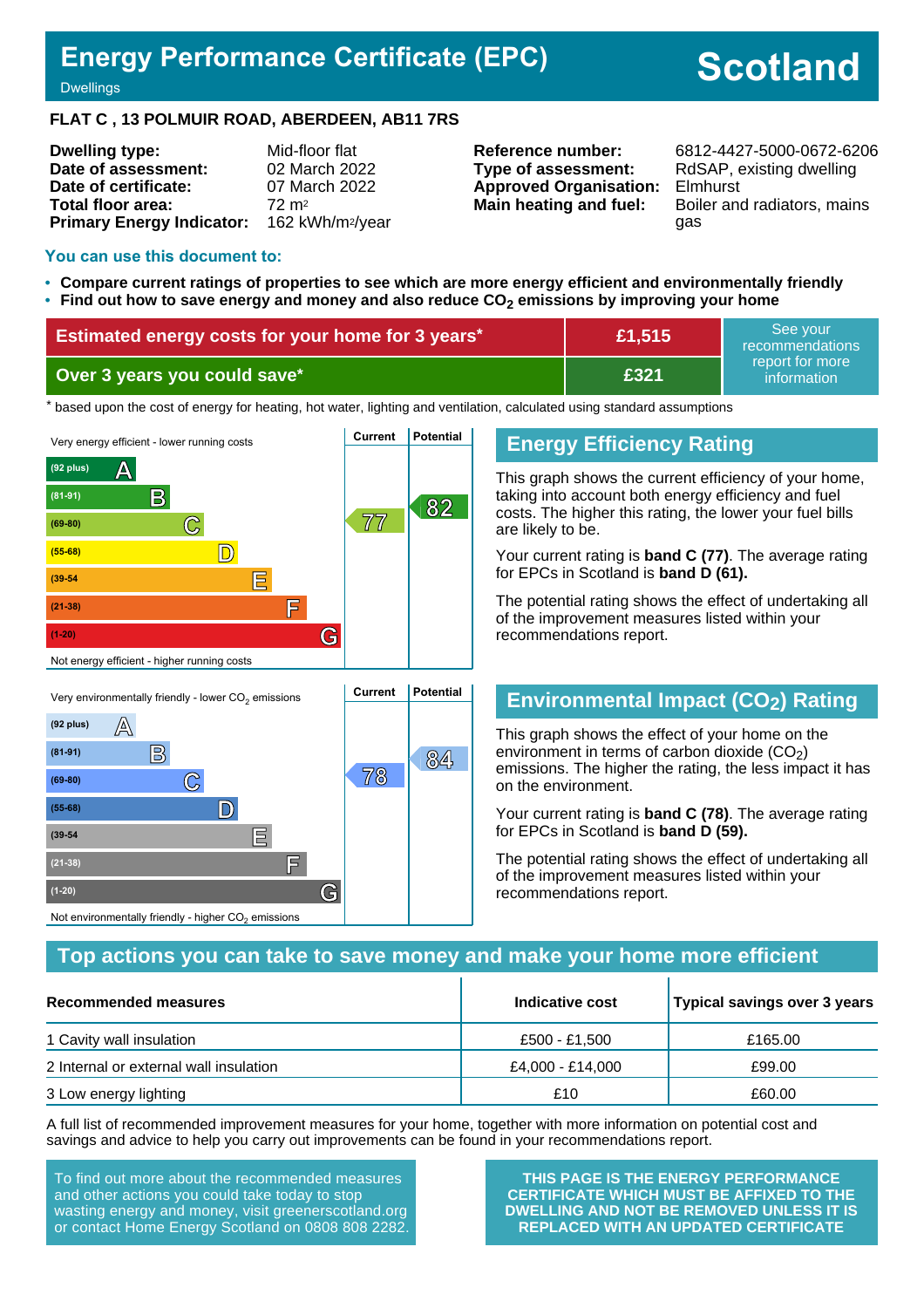# **Summary of the energy performance related features of this home**

This table sets out the results of the survey which lists the current energy-related features of this home. Each element is assessed by the national calculation methodology; 1 star = very poor (least efficient), 2 stars = poor, 3 stars = average, 4 stars = good and 5 stars = very good (most efficient). The assessment does not take into consideration the condition of an element and how well it is working. 'Assumed' means that the insulation could not be inspected and an assumption has been made in the methodology, based on age and type of construction.

| <b>Element</b>        | <b>Description</b>                                              | <b>Energy Efficiency</b> | Environmental  |
|-----------------------|-----------------------------------------------------------------|--------------------------|----------------|
| Walls                 | Cavity wall, as built, partial insulation (assumed)             | ★★★☆☆<br>★★★☆☆           | ★★★☆☆<br>★★★☆☆ |
|                       | Granite or whinstone, as built, partial insulation<br>(assumed) |                          |                |
| Roof                  | (another dwelling above)                                        |                          |                |
| Floor                 | (another dwelling below)                                        |                          |                |
| Windows               | Fully double glazed                                             | ★★★★☆                    | ★★★★☆          |
| Main heating          | Boiler and radiators, mains gas                                 | ★★★★☆                    | ★★★★☆          |
| Main heating controls | Programmer, room thermostat and TRVs                            | ★★★★☆                    | ★★★★☆          |
| Secondary heating     | None                                                            |                          |                |
| Hot water             | From main system                                                | ★★★★☆                    | ★★★★☆          |
| Lighting              | Low energy lighting in 67% of fixed outlets                     | ★★★★☆                    | ★★★★☆          |

# **The energy efficiency rating of your home**

Your Energy Efficiency Rating is calculated using the standard UK methodology, RdSAP. This calculates energy used for heating, hot water, lighting and ventilation and then applies fuel costs to that energy use to give an overall rating for your home. The rating is given on a scale of 1 to 100. Other than the cost of fuel for electrical appliances and for cooking, a building with a rating of 100 would cost almost nothing to run.

As we all use our homes in different ways, the energy rating is calculated using standard occupancy assumptions which may be different from the way you use it. The rating also uses national weather information to allow comparison between buildings in different parts of Scotland. However, to make information more relevant to your home, local weather data is used to calculate your energy use,  $CO<sub>2</sub>$  emissions, running costs and the savings possible from making improvements.

# **The impact of your home on the environment**

One of the biggest contributors to global warming is carbon dioxide. The energy we use for heating, lighting and power in our homes produces over a quarter of the UK's carbon dioxide emissions. Different fuels produce different amounts of carbon dioxide for every kilowatt hour (kWh) of energy used. The Environmental Impact Rating of your home is calculated by applying these 'carbon factors' for the fuels you use to your overall energy use.

The calculated emissions for your home are 28 kg  $CO<sub>2</sub>/m<sup>2</sup>/yr$ .

The average Scottish household produces about 6 tonnes of carbon dioxide every year. Based on this assessment, heating and lighting this home currently produces approximately 2.0 tonnes of carbon dioxide every year. Adopting recommendations in this report can reduce emissions and protect the environment. If you were to install all of these recommendations this could reduce emissions by 0.5 tonnes per year. You could reduce emissions even more by switching to renewable energy sources.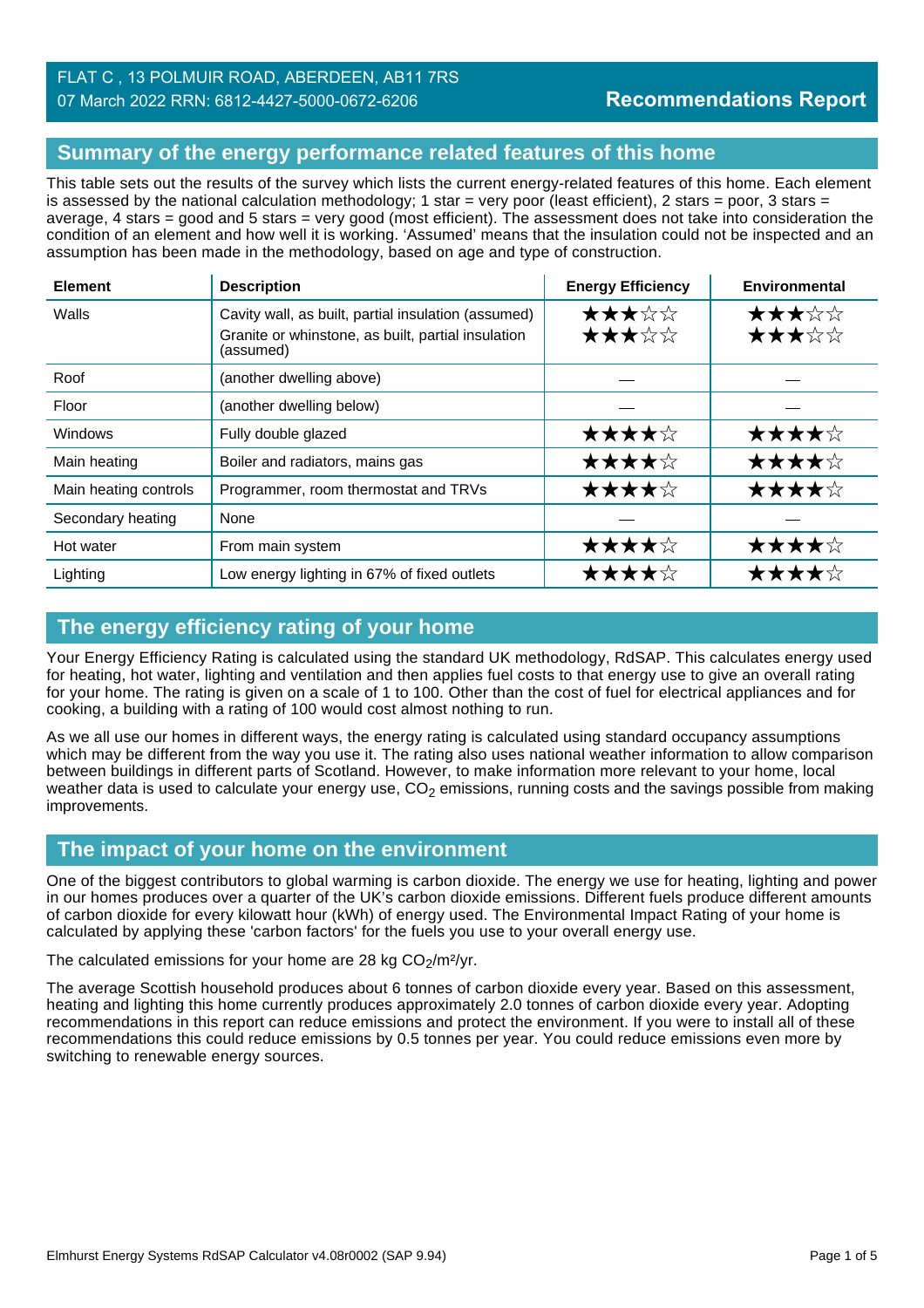#### FLAT C , 13 POLMUIR ROAD, ABERDEEN, AB11 7RS 07 March 2022 RRN: 6812-4427-5000-0672-6206

**You could save £321 over 3 years**

#### **Estimated energy costs for this home Current energy costs Potential energy costs Heating E1,011 over 3 years E753 over 3 years Hot water E243** over 3 years **E243** over 3 years **Potential future savings**

**Totals £1,515 £1,194**

**Lighting E261** over 3 years **E198** over 3 years

| These figures show how much the average household would spend in this property for heating, lighting and hot water.    |
|------------------------------------------------------------------------------------------------------------------------|
| This excludes energy use for running appliances such as TVs, computers and cookers, and the benefits of any            |
| electricity generated by this home (for example, from photovoltaic panels). The potential savings in energy costs show |
| the effect of undertaking all of the recommended measures listed below.                                                |

### **Recommendations for improvement**

The measures below will improve the energy and environmental performance of this dwelling. The performance ratings after improvements listed below are cumulative; that is, they assume the improvements have been installed in the order that they appear in the table. Further information about the recommended measures and other simple actions to take today to save money is available from the Home Energy Scotland hotline which can be contacted on 0808 808 2282. Before carrying out work, make sure that the appropriate permissions are obtained, where necessary. This may include permission from a landlord (if you are a tenant) or the need to get a Building Warrant for certain types of work.

| <b>Recommended measures</b> |                                           |                        | <b>Typical saving</b> | <b>Rating after improvement</b> |                    |
|-----------------------------|-------------------------------------------|------------------------|-----------------------|---------------------------------|--------------------|
|                             |                                           | <b>Indicative cost</b> | per year              | <b>Energy</b>                   | <b>Environment</b> |
| 1.                          | Cavity wall insulation                    | £500 - £1,500          | £55                   | C80                             | <b>B 82</b>        |
| $\mathcal{P}$               | Internal or external wall insulation      | £4,000 - £14,000       | £33                   | <b>B</b> 81                     | <b>B 84</b>        |
| 3                           | Low energy lighting for all fixed outlets | £10                    | £20                   | <b>B</b> 82                     | <b>B 84</b>        |

#### **Alternative measures**

There are alternative improvement measures which you could also consider for your home. It would be advisable to seek further advice and illustration of the benefits and costs of such measures.

• External insulation with cavity wall insulation

#### **Choosing the right improvement package**

For free and impartial advice on choosing suitable measures for your property, contact the Home Energy Scotland hotline on 0808 808 2282 or go to www.greenerscotland.org.

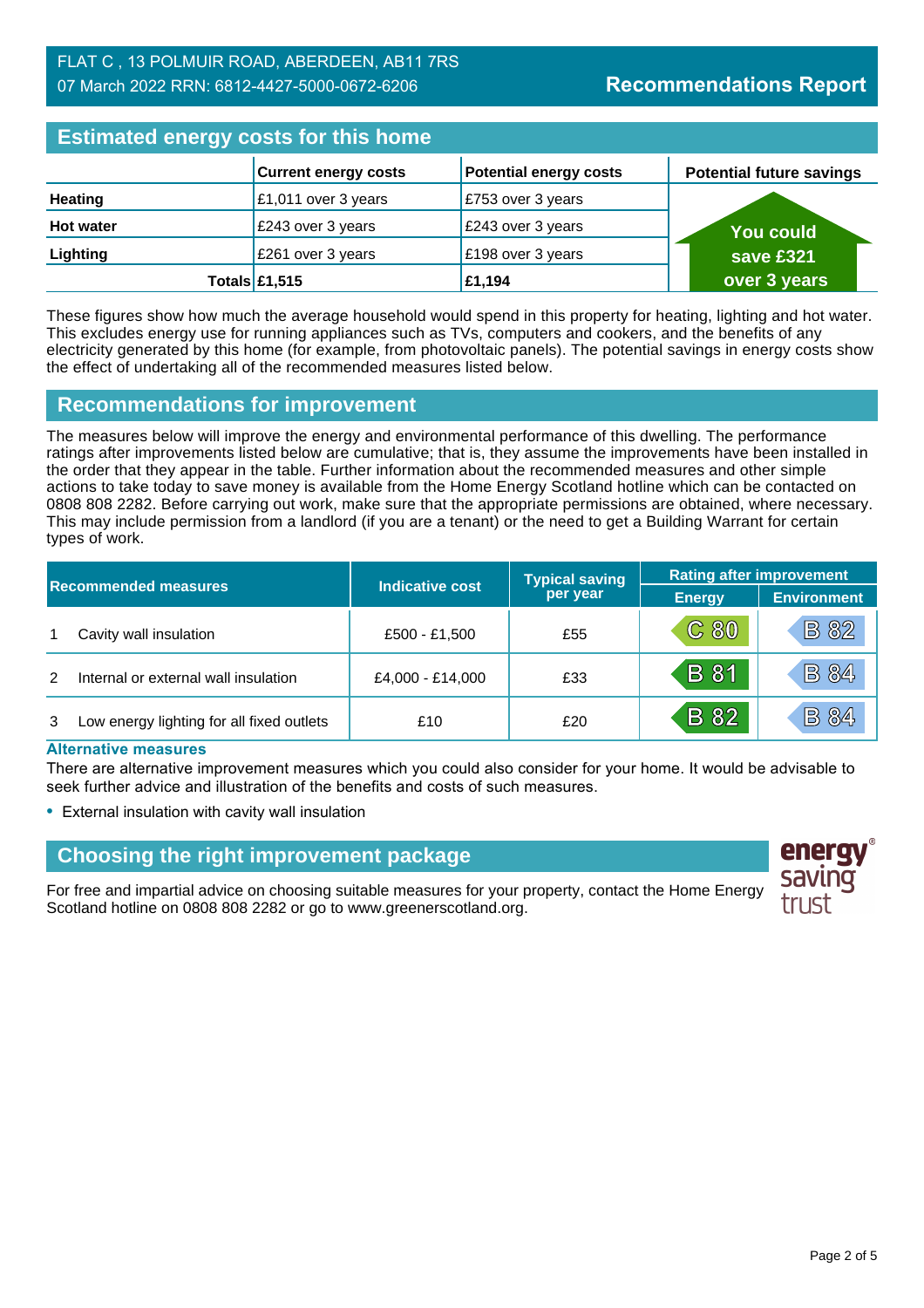### **About the recommended measures to improve your home's performance rating**

This section offers additional information and advice on the recommended improvement measures for your home

#### **1 Cavity wall insulation**

Cavity wall insulation, to fill the gap between the inner and outer layers of external walls with an insulating material, reduces heat loss; this will improve levels of comfort, reduce energy use and lower fuel bills. The insulation material is pumped into the gap through small holes that are drilled into the outer walls, and the holes are made good afterwards. As specialist machinery is used to fill the cavity, a professional installation company should carry out this work, and they should carry out a thorough survey before commencing work to ensure that this type of insulation is suitable for this home and its exposure. They should also provide a guarantee for the work and handle any building standards issues. Further information about cavity wall insulation and details of local installers can be obtained from the National Insulation Association (www.nationalinsulationassociation.org.uk).

#### **2 Internal or external wall insulation**

Internal or external wall insulation involves adding a layer of insulation to either the inside or the outside surface of the external walls, which reduces heat loss and lowers fuel bills. As it is more expensive than cavity wall insulation it is only recommended for walls without a cavity, or where for technical reasons a cavity cannot be filled. Internal insulation, known as dry-lining, is where a layer of insulation is fixed to the inside surface of external walls; this type of insulation is best applied when rooms require redecorating. External solid wall insulation is the application of an insulant and a weather-protective finish to the outside of the wall. This may improve the look of the home, particularly where existing brickwork or rendering is poor, and will provide longlasting weather protection. Further information can be obtained from the National Insulation Association (www.nationalinsulationassociation.org.uk). It should be noted that a building warrant is required for the installation of external wall insulation. Planning permission may also be required and that building regulations apply to external insulation so it is best to check with your local authority on both issues.

#### **3 Low energy lighting**

Replacement of traditional light bulbs with energy saving bulbs will reduce lighting costs over the lifetime of the bulb, and they last many times longer than ordinary light bulbs. Low energy lamps and fittings are now commonplace and readily available. Information on energy efficiency lighting can be found from a wide range of organisations, including the Energy Saving Trust (http://www.energysavingtrust.org.uk/home-energyefficiency/lighting).

#### **Low and zero carbon energy sources**

Low and zero carbon (LZC) energy sources are sources of energy that release either very little or no carbon dioxide into the atmosphere when they are used. Installing these sources may help reduce energy bills as well as cutting carbon.

**LZC energy sources present:** There are none provided for this home

#### **Your home's heat demand**

You could receive Renewable Heat Incentive (RHI) payments and help reduce carbon emissions by replacing your existing heating system with one that generates renewable heat and, where appropriate, having your loft insulated and cavity walls filled. The estimated energy required for space and water heating will form the basis of the payments. For more information go to www.energysavingtrust.org.uk/scotland/rhi.

| <b>Heat demand</b>           | <b>Existing dwelling</b> | Impact of loft<br>insulation | Impact of cavity<br>wall insulation | Impact of solid wall<br>insulation |
|------------------------------|--------------------------|------------------------------|-------------------------------------|------------------------------------|
| Space heating (kWh per year) | 5.237                    | N/A                          | (1.380)                             | (817)                              |
| Water heating (kWh per year) | 1.978                    |                              |                                     |                                    |

#### **Addendum**

This dwelling has stone walls and so requires further investigation to establish whether these walls are of cavity construction and to determine which type of wall insulation is best suited.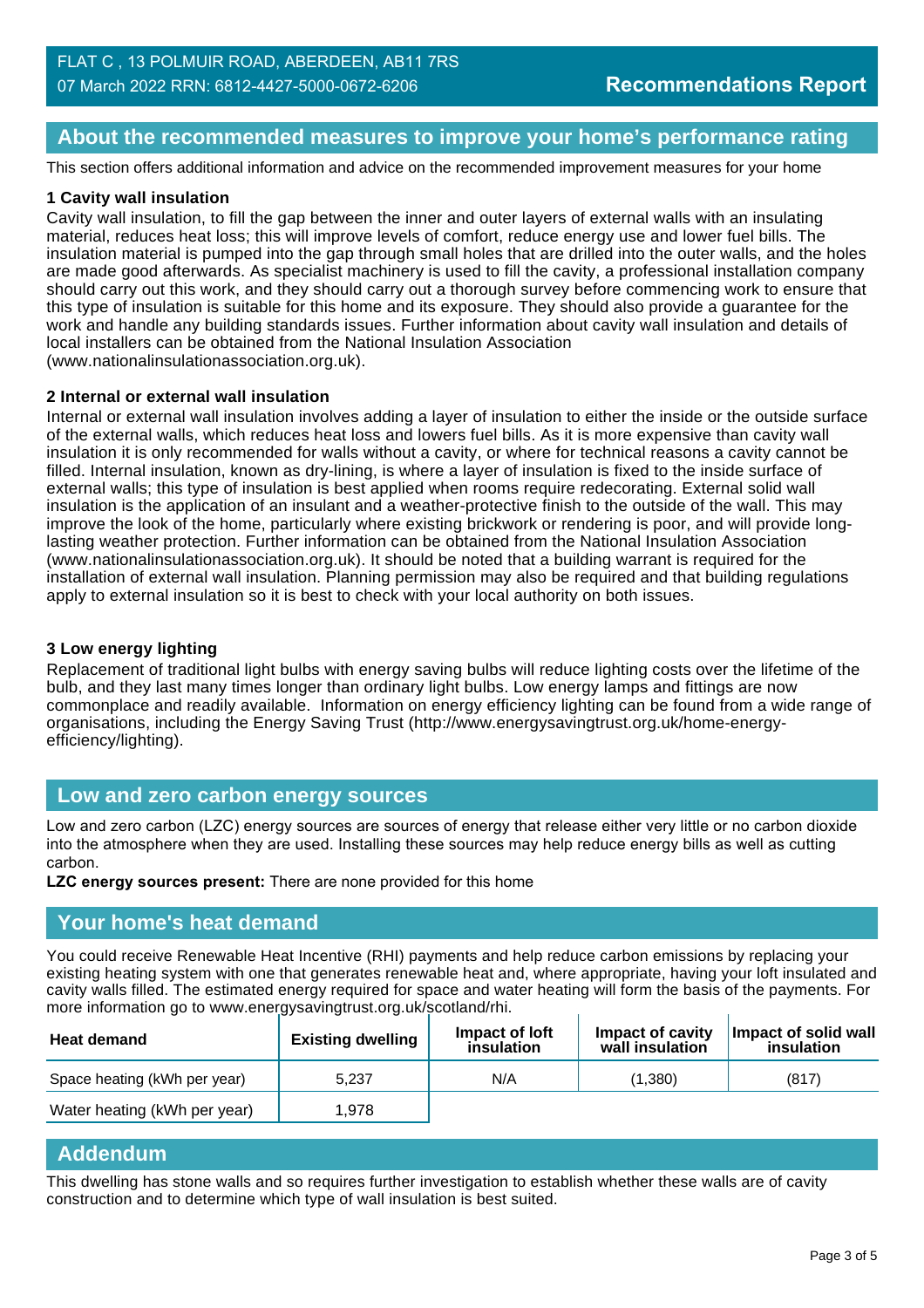#### FLAT C , 13 POLMUIR ROAD, ABERDEEN, AB11 7RS 07 March 2022 RRN: 6812-4427-5000-0672-6206

# **About this document**

This Recommendations Report and the accompanying Energy Performance Certificate are valid for a maximum of ten years. These documents cease to be valid where superseded by a more recent assessment of the same building carried out by a member of an Approved Organisation.

The Energy Performance Certificate and this Recommendations Report for this building were produced following an energy assessment undertaken by an assessor accredited by Elmhurst (www.elmhurstenergy.co.uk), an Approved Organisation Appointed by Scottish Ministers. The certificate has been produced under the Energy Performance of Buildings (Scotland) Regulations 2008 from data lodged to the Scottish EPC register. You can verify the validity of this document by visiting www.scottishepcregister.org.uk and entering the report reference number (RRN) printed at the top of this page.

| Assessor's name:            | Mr. Kyle Mutch                   |
|-----------------------------|----------------------------------|
| Assessor membership number: | EES/009385                       |
| Company name/trading name:  | D M Hall Chartered Surveyors LLP |
| Address:                    | 4-5 Union Terrace                |
|                             | Aberdeen                         |
|                             | <b>AB10 1NJ</b>                  |
| Phone number:               | 01224 594172                     |
| Email address:              | enquiries@dmhall.co.uk           |
| Related party disclosure:   | No related party                 |

If you have any concerns regarding the content of this report or the service provided by your assessor you should in the first instance raise these matters with your assessor and with the Approved Organisation to which they belong. All Approved Organisations are required to publish their complaints and disciplinary procedures and details can be found online at the web address given above.

#### **Use of this energy performance information**

Once lodged by your EPC assessor, this Energy Performance Certificate and Recommendations Report are available to view online at www.scottishepcregister.org.uk, with the facility to search for any single record by entering the property address. This gives everyone access to any current, valid EPC except where a property has a Green Deal Plan, in which case the report reference number (RRN) must first be provided. The energy performance data in these documents, together with other building information gathered during the assessment is held on the Scottish EPC Register and is available to authorised recipients, including organisations delivering energy efficiency and carbon reduction initiatives on behalf of the Scottish and UK governments. A range of data from all assessments undertaken in Scotland is also published periodically by the Scottish Government. Further information on these matters and on Energy Performance Certificates in general, can be found at www.gov.scot/epc.